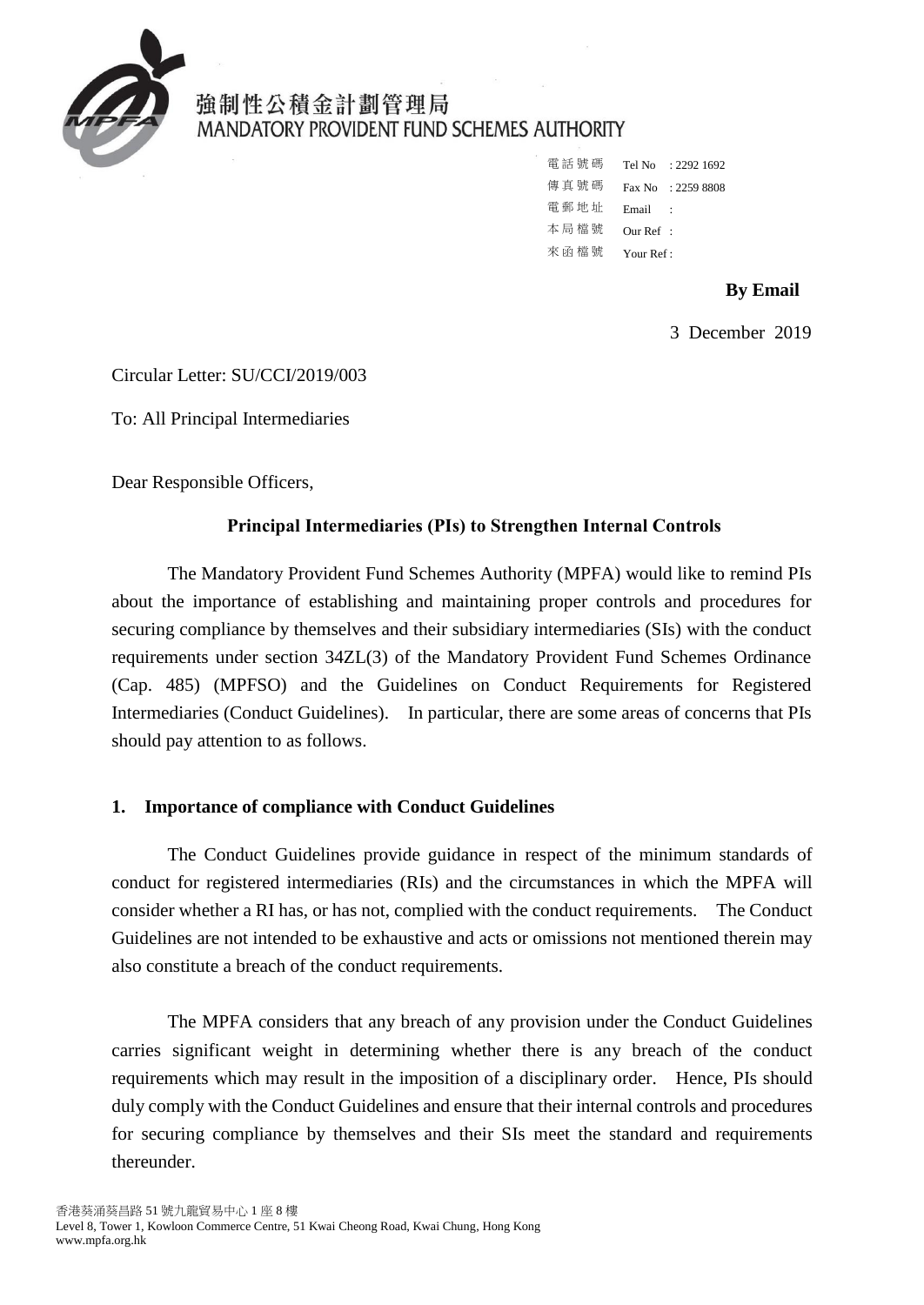#### **2. Suitability assessment and risk mismatch**

A RI should have regard to a client's particular circumstances by conducting suitability assessment in extending an invitation / inducement or providing regulated advice to a client concerning the choice of a particular constituent fund (paragraph III.25 of the Conduct Guidelines). When conducting such suitability assessment, the RI should match the client's risk profile with the risk level of the constituent funds to select the constituent fund(s) suitable for the client (paragraph III.27(b) of the Conduct Guidelines). The MPFA reminds that, in identifying if there is a risk mismatch, a case is considered as a risk mismatch case once any *one* of the constituent funds selected by a client is of a risk level higher than the client's risk profile as assessed by the RI. Once there is a risk mismatch, the RI shall follow the procedures set out in paragraph III.29(a) to (f) and III.30 of the Conduct Guidelines.

#### **3. Unauthorized transfer of MPF benefits, impersonation and forged signature**

The MPFA has great concerns about the recurring complaints against SIs alleging transfers of scheme members' MPF benefits from one MPF scheme to another without the prior authorization or even knowledge of the member. To effect the transfer, some SIs impersonated scheme members when calling the relevant MPF trustees to obtain the members' MPF account information and some SIs even falsified the relevant MPF transfer forms or forged the members' signatures. The MPFA has given reminders to the industry in this regard by Circulars dated 26 March and 18 December 2018.

Section  $34ZL(1)(a)$  of the MPFSO requires RIs to act honestly, fairly, in the best interests of the client, and with integrity, when carrying on a regulated activity. The MPFA considers that handling scheme members' MPF benefits without authorization, impersonating members, falsifying documents and forging members' signatures are very serious and dishonest acts and will not be tolerated. Apart from disciplinary action, the MPFA will refer any suspected criminal acts to the relevant enforcement agencies such as the Police where appropriate.

The MPFA requires the PIs to strengthen the internal controls and procedures in order to detect and prevent all such dishonest acts. As good practice, PIs shall send SMS alerts to the relevant member upon receiving an application for transfer of MPF benefits and, in case of suspicion, contact the member to confirm the instruction before proceeding with the application. These examples of measures are not exhaustive and PIs should implement effective controls and procedures taking into account their operations and needs.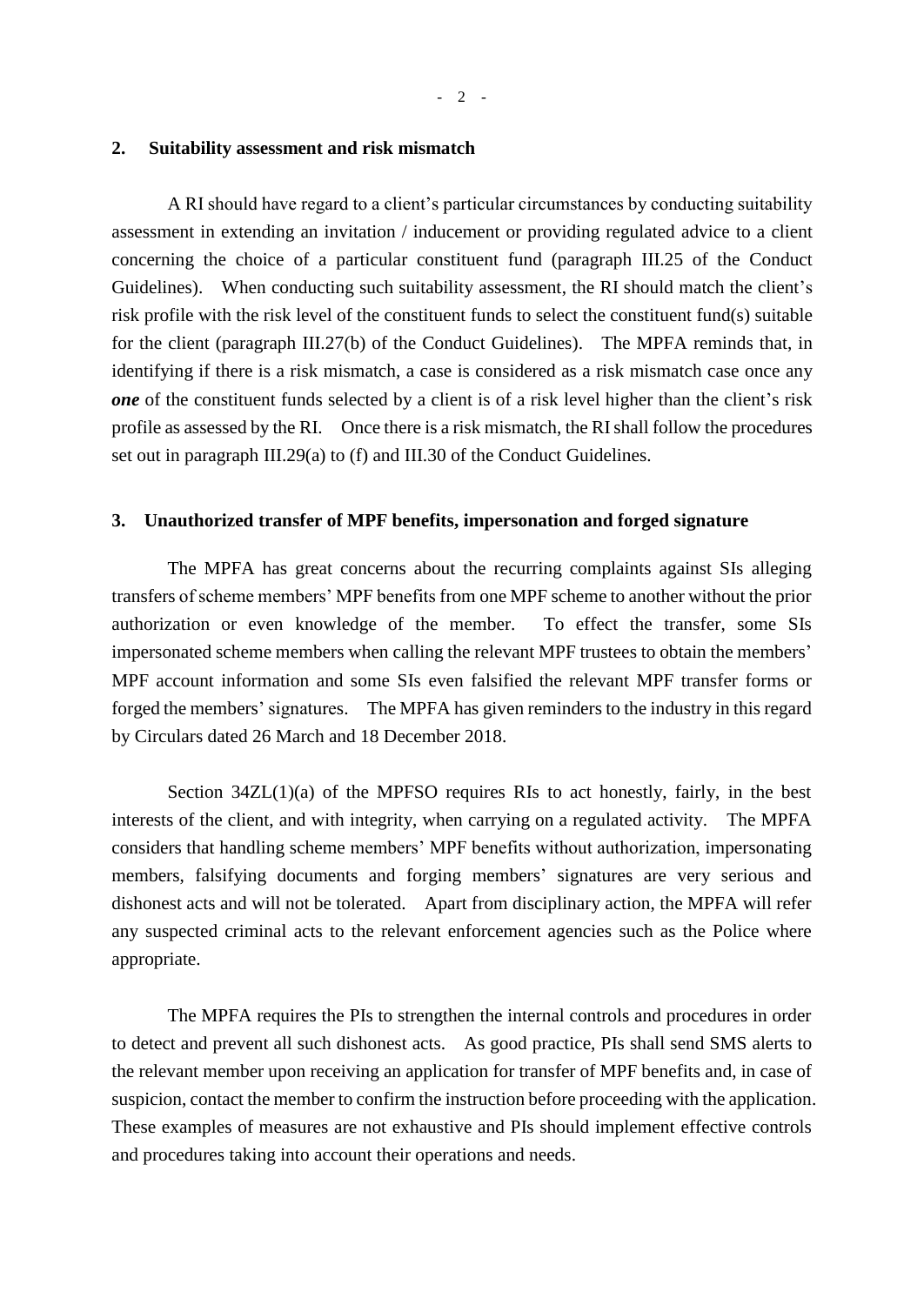#### **4. SI's engaged personal assistant who is not RI**

The MPFA notes that some PIs allow personal assistants privately engaged by their SIs to follow up MPF matters of scheme members for the SIs. Such personal assistants may not have any contractual relationship with the PIs.

The MPFA has serious concerns over such arrangements as it may pose risk of leakage of client information (paragraph III.9 of the Conduct Guidelines) and risk of such personal assistants who are not RIs conducting regulated activities (paragraph III.60(c) of the Conduct Guidelines).

PIs are required to have in place effective arrangements, procedures and controls to ensure that only RIs will conduct regulated activities on behalf of the PIs and all client information is treated in a confidential manner.

#### **5. Use of advertising and marketing materials by SIs**

PIs are required to ensure that any advertisement or marketing materials issued by them or their SIs do not contain information that is false, misleading or deceptive, and any information relating to registered schemes and constituent funds is clear, fair and timely, presents a balanced picture of the registered schemes or constituent funds with adequate risk disclosure (paragraph III.4 of the Conduct Guidelines). Further, only marketing materials with PIs' approval shall be used by SIs (paragraph III.5 of the Conduct Guidelines).

The MPFA however notes that in some cases, SIs used and distributed to scheme members marketing materials which had not been approved by their PIs. Those unapproved marketing materials contained inaccurate or misleading information on which scheme members had relied (for example, amount of bonus rebates) before deciding to join an MPF scheme or transfer their MPF benefits from one MPF scheme to another.

PIs are reminded to have controls in place to ensure that their SIs only use marketing materials that have already been approved by the PIs. PIs should also provide sufficient training to their SIs to facilitate their understanding about the marketing materials and the prohibition of using any unauthorized materials.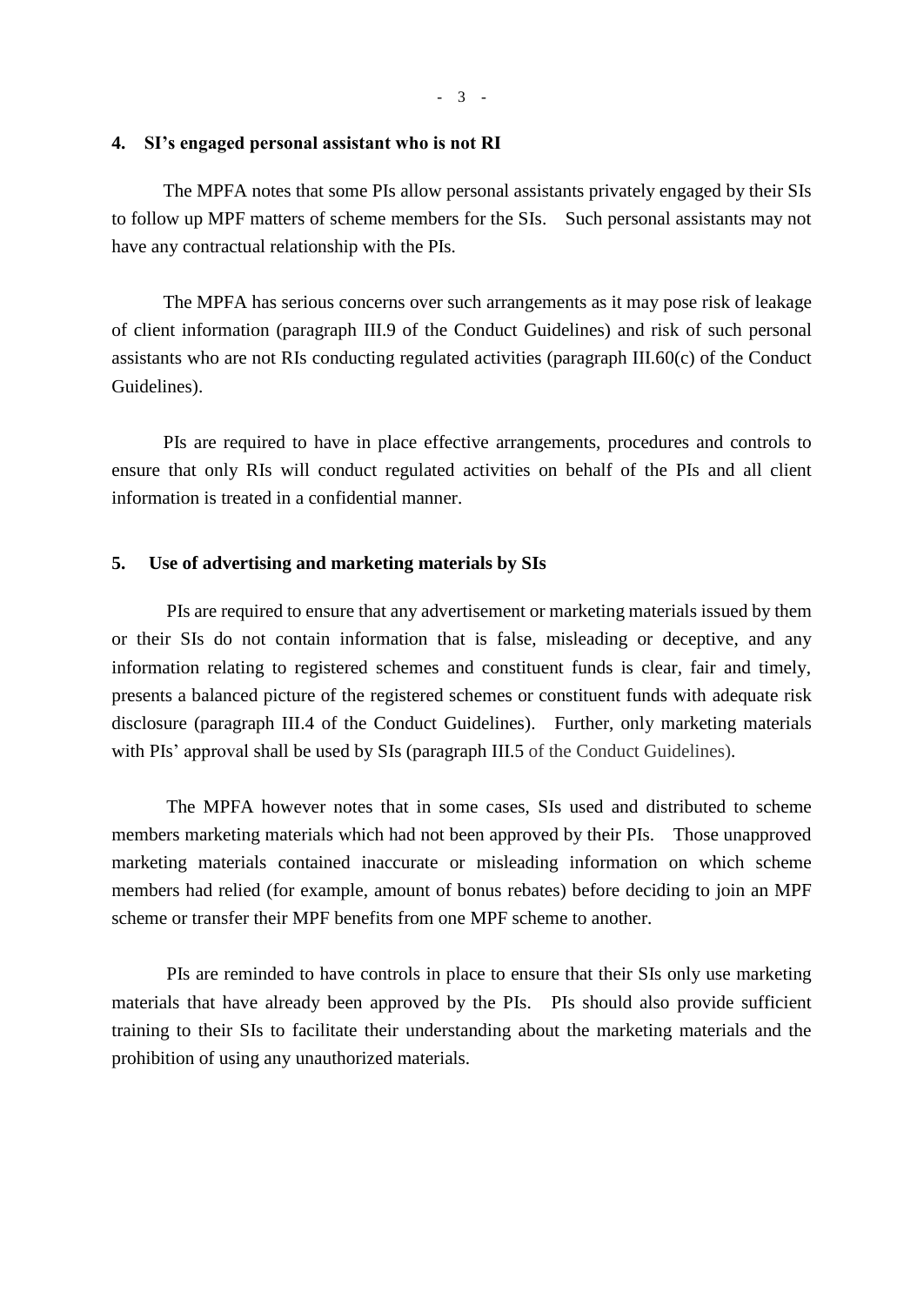#### **6. Roadshow marketing activities**

The MPFA is concerned about a number of complaints against various improper acts of SIs accrued from roadshow marketing activities including:

- (a) provision of inaccurate or misleading information to scheme members;
- (b) asking the members to sign on various forms without clear explanation about the nature and purpose of the forms;
- (c) asking the members to sign on blank or incomplete forms;
- (d) misuse of personal information;
- (e) unauthorized transfers of MPF benefits of the members; and
- (f) failing to provide copies of the signed forms to the members.

In some cases, there appears to be insufficient audit trail of the roadshow activities such as the roster of participating SIs and staff, the scheme members who have been successfully approached, transactions completed by each participating SI, the number of forms signed by scheme members etc. In some instances, the roadshow activities have not been approved by the relevant PIs.

Hence, PIs should step up measures in controlling and managing roadshow activities. Examples of good practice include:

- (a) ensure that there is/are officer(s)-in-charge of every roadshow activity who will be responsible for overseeing the overall operation of the roadshow and ensuring compliance with the conduct requirements over different aspects of the activity;
- (b) maintain proper audit trail of what marketing activities have been conducted by the participating SIs and other staff;
- (c) perform post-activity checking and review in order to detect and deter any wrongdoing;
- (d) allow only experienced RIs with sufficient MPF knowledge to deal with the members of the public in the roadshow activities; and
- (e) provide sufficient training to the participating SIs and staff involved in the activity.

The MPFA would like to emphasize the importance of establishing and maintaining proper controls and procedures by PIs for securing SIs' compliance with the conduct requirements under the MPFSO and the Conduct Guidelines. PIs should use their best endeavours to secure observance by their SIs of such controls and procedures. Internal